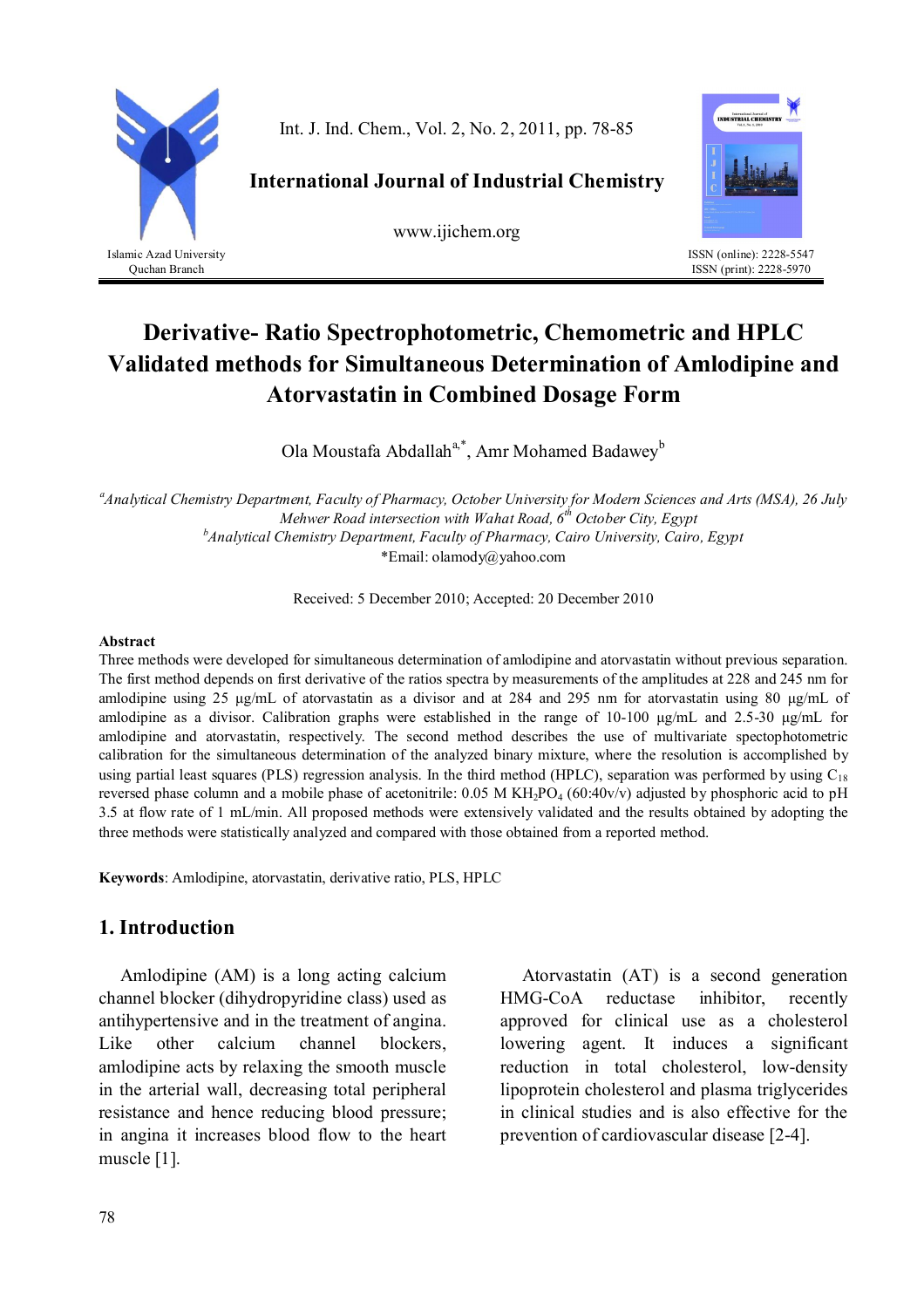The chemical structures of the examined drugs are shown in Fig. 1.



**Fig. 1.** Chemical structures of amlodipine and atorvastatin

Literature survey revealed that HPLC [5- 11], HPTLC [12, 13], LC-MS [14], LC-MS/MS [15] and simultaneous UV – spectrophotometric methods [16-17] are reported for the estimation of amlodipine alone or in combination with other anti-hypertensive agents. Published analytical methods for the quantitative estimation of atorvastatin alone or in combination with other agents include; spectrophotometry [18-20], colorimetry via ion pair complexes [21], FT- Raman spectroscopy [22], HPLC [6, 23-26], LC-MS [27, 28], HPTLC [29, 30], voltammetric [31], capillary electrophoresis [32]. Quantitative spectroscopy has been greatly improved by the use of multivariate statistical methods [33-35]. Multivariate calibrations are useful in spectral analysis because of the simultaneous inclusion of multiple spectral intensities which can greatly improve the precision and applicability of quantitative spectral analysis [36]. The aim of the present study is to investigate the utility of derivative ratio spectrophotometry, multivariate methods in addition to a fast and sensitive HPLC technique in the assay of AM and AT in pharmaceutical preparation without the necessity of sample pre-treatment. The proposed methods were optimized and validated for this purpose. According to the ICH description, the developed methods were accurate and precise [37].

#### **2. Experimental**

#### **2. 1. Drug Substances and Dosage Form**

**2. 1. 1.** Amlodipine and atorvastatin pure substances. were kindly supplied by EPICO and Novartis Pharma, respectively.

**2. 1. 2.** Caduet® Tablets labeled to contain 10 mg of both drugs, Batch No. 0795049.

### **2. 2. Reagents**

Acetonitrile (Fisher Scientific, UK). Potassium dihydrogen phosphate  $(KH_2PO_4)$ (Sigma-Aldrich Chemie, Germany). Orthophosphoric acid (H3PO4) (Sigma-Aldrich Chemie, Germany). Methanol (Sigma-Aldrich Chemie, Germany). Acetonitrile is HPLC grade and all other chemicals are analytical reagent grade.

### **2. 3. Instrumentation**

Agilent 1200 series isocratic quaternary pump HPLC instrument connected to 1200 multiple wavelength UV detector. Separation was performed on 150 x 4.6 mm Zorbax Extend-C18 column 5  $\mu$ m particle size. Chromatographic peaks were electronically integrated and recorded using Chemstation software (Germany). A Shimadzu (Japan) 1601 PC double-beam UV-visible spectrophotometer. PLS was modeled using PLS toolbox 2.0 software under MATLAB® 6.5. pH/mv Meter with double junction glass electrode (Fisher, USA).

#### **2. 4. Procedure**

### **2. 4. 1. Preparation of stock solutions and calibration**

### **2. 4. 1. 1. For derivative ratio method (DD1)**

Stock solutions of 1 mg/mL AM and 0.05 mg/mL AT were prepared in methanol; Aliquots of 0.1 to 1mL AM and 0.5 to 6 mL AT were transferred into 10 mL volumetric flasks to reach the concentration ranges of 10- 100 μg/mL for amlodipine and 2.5-30 μg/mL for atorvastatin. According to the theory of the ratio- spectra derivative method, the stored UV absorption spectra of standard solutions of AM were divide wavelength-by-wavelength by a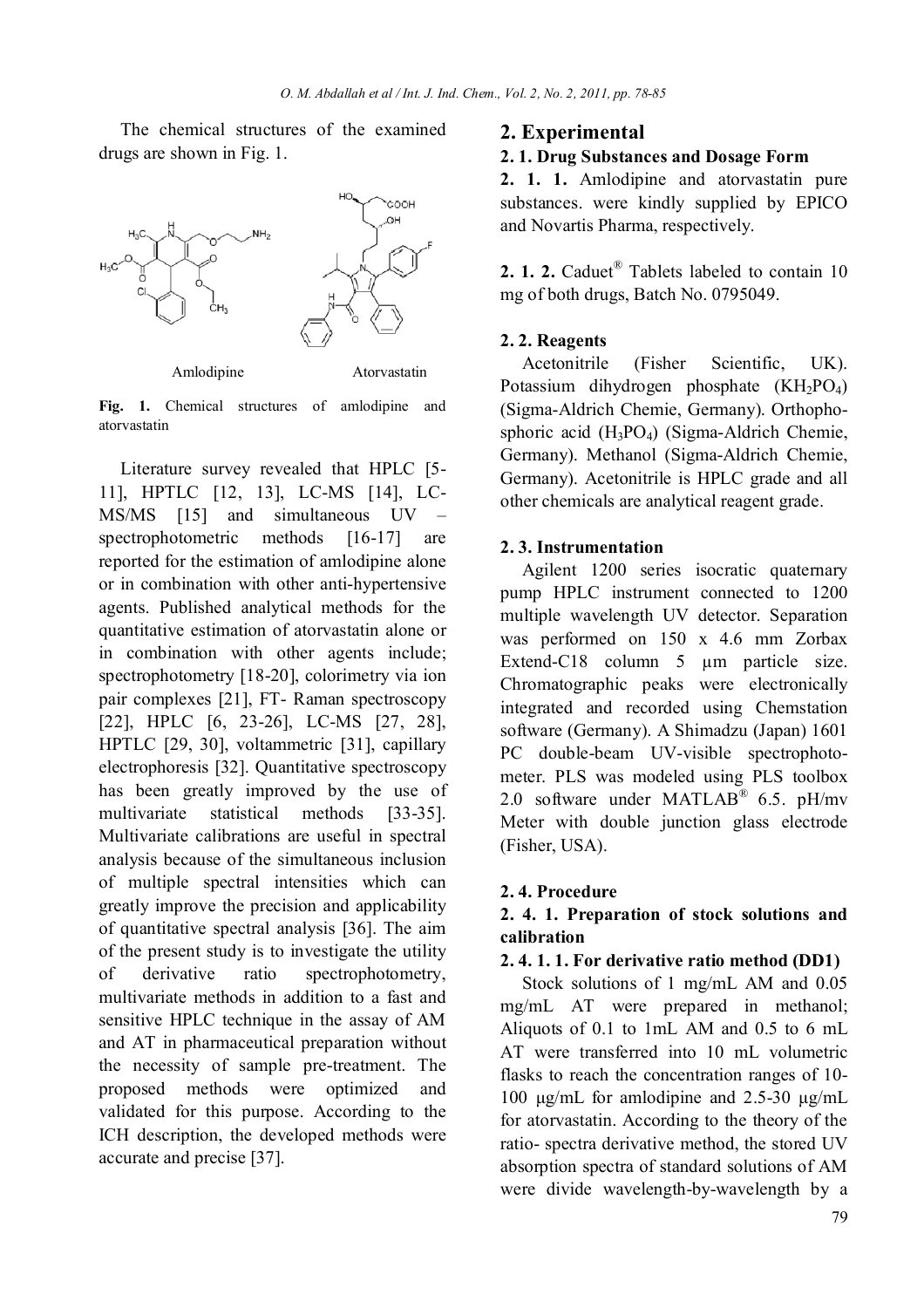standard spectrum of AT (30 μg/mL). The first derivative was calculated for the obtained spectra with  $\Delta \lambda = 5$ . The amplitudes at 228 and 245 nm were measured. For AT, the stored UV absorption spectra of standard solutions of AM were divided wavelength-by-wavelength by a standard spectrum of amlodipine (80 μg/mL). The first derivative was calculated for the obtained spectra with  $\Delta \lambda = 5$ . The amplitudes at 284 and 295 nm were measured.

### **2. 4. 1. 2. For multivariate method**

In order to obtain the calibration matrix for applying PLS analysis fifteen solutions of each of the pure components (amlodipine and atorvastatin) were prepared in a concentration range of 40-80 μg/mL and 5-25 μg/mL for AM and AT, respectively. These ranges were previously verified to obey Beer's law for each of the studied drugs in methanol. The absorption data in the range of 220-450 nm (digitized every 0.5 nm) of 15 different laboratory prepared mixtures containing amounts of amlodipine and atorvastatin in different proportions according to the multilevel multifactor design were subjected to partial least squares analysis in order to obtain the calibration matrix. A Validation set composed of 7 different laboratory prepared mixtures containing different concentrations of the two drugs were prepared in order to assess the prediction ability of the proposed PLS method for the analysis of such mixture.

### **2. 4. 1. 3. For HPLC method**

Amlodipine and atorvastatin stock solutions in methanol were prepared by dissolving 10 mg of both drugs in 10 mL volumetric flasks (0.1 μg/mL). Series of working solutions of AM and AT were prepared by the appropriate dilution of the stock solutions with same solvent to reach the concentration ranges of 10-40 μg/mL for amlodipine and 5-40 μg/mL for atorvastatin. Triplicate 20 μL injections were made for each concentration using the following chromatographic conditions:

Mobile phase consisting of acetonitrile:  $0.05M$  KH<sub>2</sub>PO<sub>4</sub> (60:40 v/v) adjusted by phosphoric acid to pH 3.5. Detector wavelength: 238 nm for AM and 210 nm for AT, flow rate: 1 mL/min, Column temperature: ambient temperature (20-22°C).

Peak area of each concentration was plotted against the corresponding concentration for the construction of calibration graph.

### **2. 4. 2. Accuracy Study**

To study the accuracy of the proposed methods, and to check the interference from excipients present in the dosage form, recovery experiments were carried out by standard addition method. This study was performed by addition of different amounts of amlodipine and atorvastatin to a known concentration of the commercial tablets. The resulting mixtures were analyzed as described under section (calibration).

### **2. 4. 3. Application to Pharmaceutical Dosage Form**

Five tablets were powdered. An aliquot equivalent to one tablet content was accurately weighed, transferred into 100 mL volumetric flask containing about 50 mL methanol, sonicated for 10 min then filtered and diluted to volume with additional methanol. Working solutions were prepared by transferring suitable aliquots of clear filtrate and diluting with appropriate solvent. The assay was completed as under section (calibration). For the three proposed methods, concentrations of amlodipine and atorvastatin were calculated from the corresponding regression equations.

### **3. Results and Discussion**

### **3. 1. Optimization of conditions**

### **3. 1. 1. For DD1 method**

As shown in Fig. 2, the zero-order spectra of standard drugs were found to be overlapped making their simultaneous determination difficult. ratio-spectra derivative spectrophotometric method permits the determination of each component in their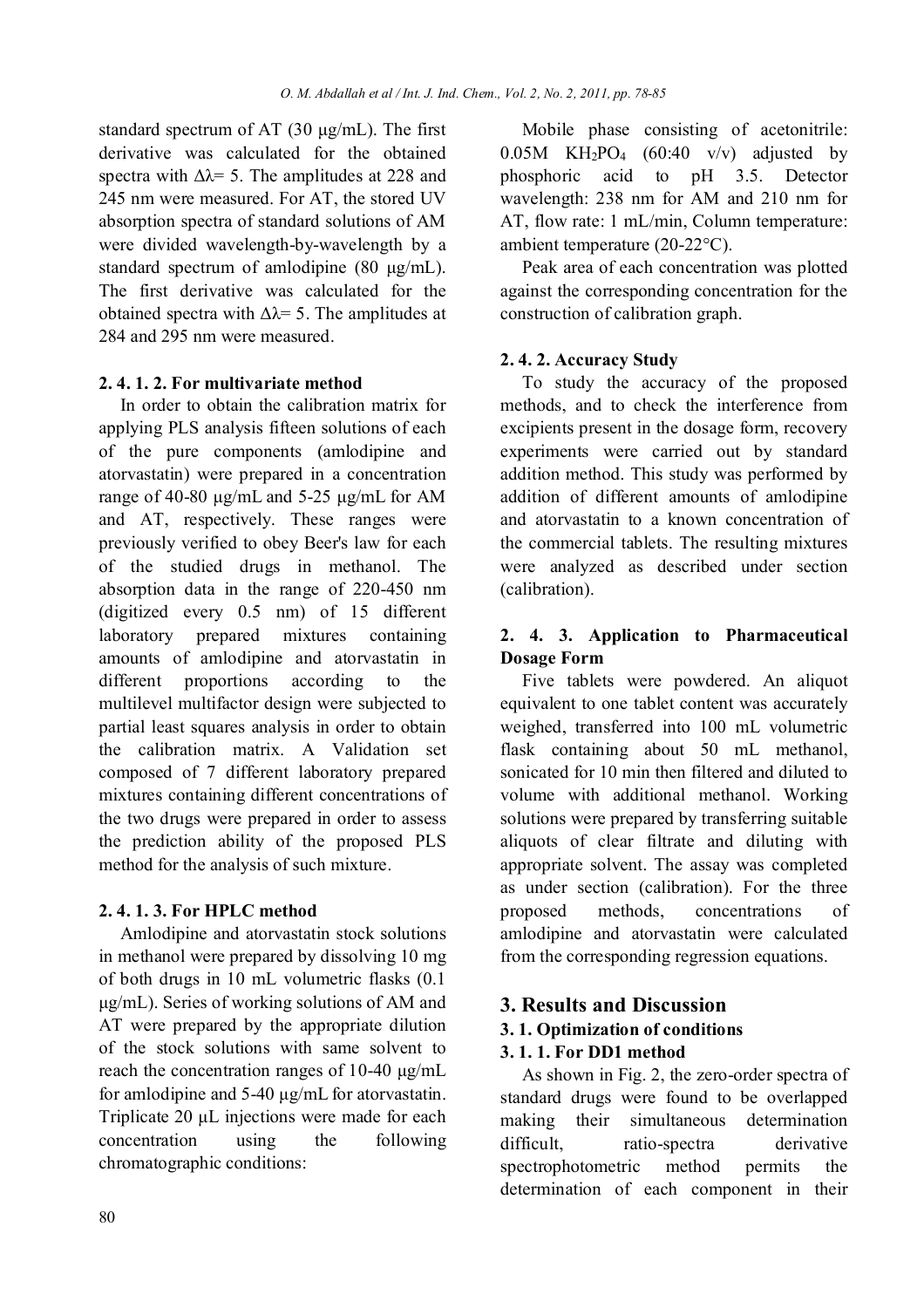mixture at the wavelengths corresponding to a maximum or minimum. The main advantage of DD1 method is the chance of easy measurements in correspondence to peaks so it permits the use of the wavelength of highest value of analytical signals (maximum or minimum). Moreover, the presence of a lot of maxima and minima is another advantage by the fact that these wavelengths give an opportunity for the determination of active compounds in presence of other active compounds or excipients which possibly interfere with the analysis. The influence of  $\Delta\lambda$ for obtaining the first derivative of the ratio spectra as well as, the effect of divisor concentration on the calibration graphs for the proposed mixture was studied in order to select the best factors affecting the determination. Results indicated that  $\Delta \lambda = 5$  nm was the most suitable one.



Fig. 2. Absorption spectra of amlodipine  $($ — $)$ , 40 μg/mL and atorvastatin  $(---)$ , 20 μg/mL in methanol.

Determination of both drugs was done by dividing the absorption spectra of AM by that of standard solution of AT (25 μg/mL) while the absorption spectra of AT were divided by that of standard solution of AM (80 μg/mL). The first derivative of the developed ratio spectra were calculated with  $\Delta \lambda = 5$  nm. Fig. 3, shows that AM can be determined by measuring the amplitude at 228 and 245 nm. AT can be determined by measuring the

amplitude at 284 and 295 nm, Fig. 4. The proposed method is applicable over a concentration range of 10-100 μg/mL for AM and 2.5-30 μg/mL for AT. The characteristic parameters and necessary statistical data of the regression equation, limit of quatitation (LOQ), limit of detection (LOD), repeatability and reproducibility data are collected in Table 1.



**Fig. 3.** First derivative of the ratio spectra of amlodipine (10-100 μg/mL). Divisor is 30 μg/mL atorvastatin spectrum.



**Fig. 4.** First derivative of the ratio spectra of atorvastatin  $(2.5-30 \text{ µg/mL})$ . Divisor is 80  $\mu$ g/mL of amlodipine spectrum.

#### **3. 1. 2. For multivariate method**

PLS method was widely used for simultaneous determination of different drug mixtures in their dosage forms [38-40]. In the present study PLS technique is applied for the determination of amlodipine and atorvastatin in their binary mixture. Mixtures with different concentrations of both drugs were used as calibration samples to construct the model. The spectra of these mixtures were collected and examined. The selection of the optimum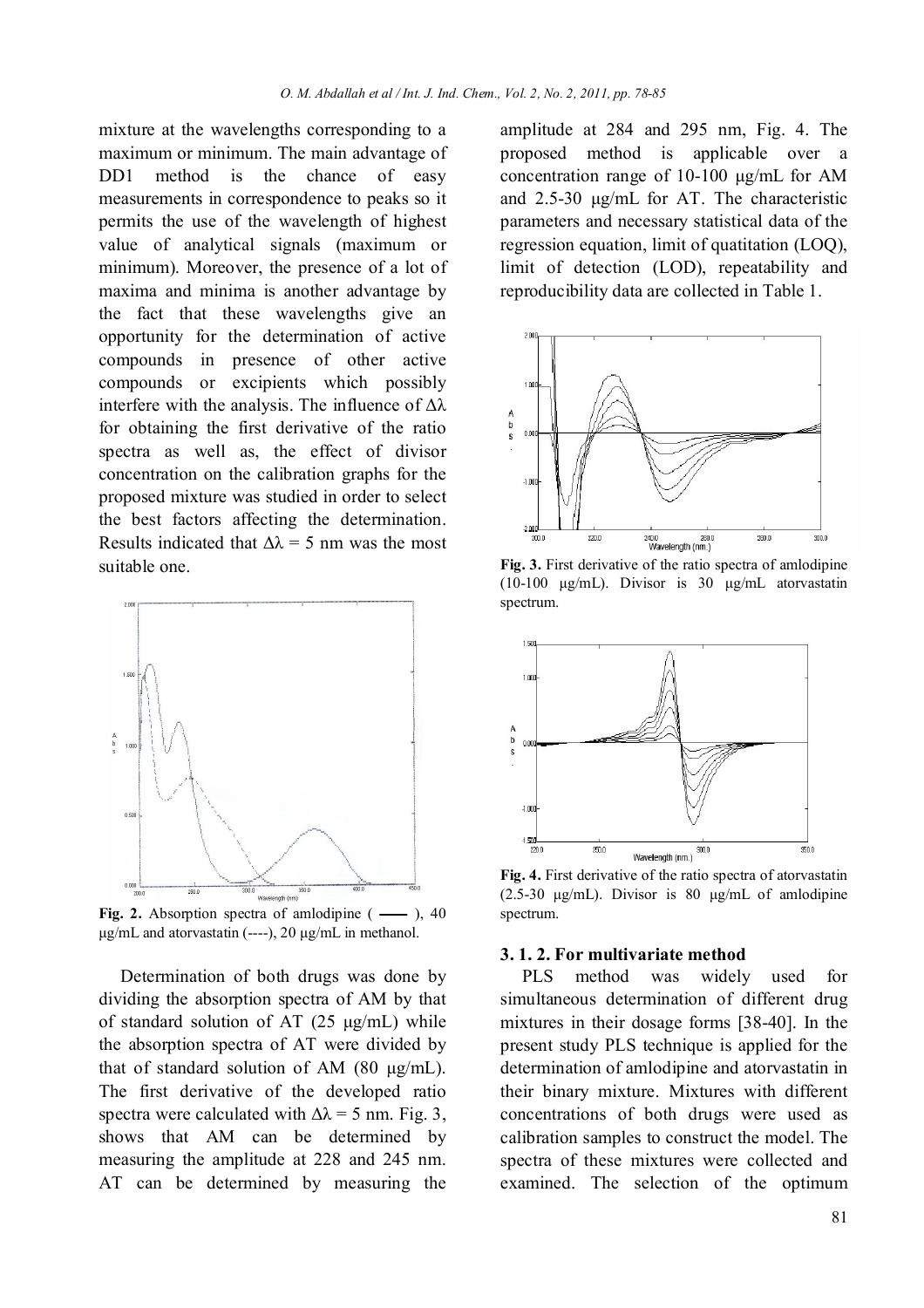number of factors was a very important preconstruction step because if the number of factors retained was more than required more noise would be added to the data. On the other hand, if the number retained was too small meaningful data that could be necessary for the calibration might be discarded. Different methods can be used to determine the optimum number of factors [41, 42]. In this study, the leave–one-out cross-validation method was used and the root mean square error of calibration (RMSEC) values of different developed models was compared. The model selected was that with the smallest number of factors such that RMSEC for that model was not significantly greater than RMSEC from the model with additional factor. As the difference between the minimum RMSEC and other RMSEC values became smaller, the probability that each additional factor was significant became smaller. Two factors were found suitable, Fig. 5.

The characteristic parameters and necessary statistical data of the regression equation, limit of detection (LOD), repeatability and reproducibility data are collected in Table 1.

Seven laboratory-prepared mixtures containing different ratios of both drugs were subjected to the PLS analysis in order to confirm the suitability of the calibration model for determination of studied drugs in the pharmaceutical sample solutions, where satisfactory results were obtained (Table 2).



**Fig. 5.** RMSEC plot of the cross validation results of the training set as a function of number of principal components used to construct the PLS calibration for AT and Am.

#### **3. 1. 3. For HPLC Method**

In order to perform the simultaneous elution of amlodipine and atorvastatin peaks, different chromatographic conditions were optimized. The composition of the mobile phase was studied by trying acetonitrile and KH2PO4  $(5x10<sup>-2</sup> M)$  in different ratios using gradient elution, The best peak shape and adequate separation of the two drugs was obtained by a final composition of acetonitrile-KH<sub>2</sub>PO<sub>4</sub>  $(60:40 \text{ v/v})$  adjusted by phosphoric acid to pH 3.5.

Different flow rates (0.5-1.2 mL/min) were tested; good resolution was obtained using 1 mL/min. Four wavelengths were tried (210, 230, 238 and 280 nm); much sensitive detector response was obtained at 238 nm for AM and 210 nm for AT

System suitability parameters were calculated and the retention times were found to be 1.48 min for AM and 2.64 min for AT, Fig. 6. Resolution and selectivity factors for this system were found to be 2.22 and 2.51 for AM and AT, respectively. Tailing and capacity factors were obtained as 1.21 and 0.91 for AM and 1.51 and 1.55 for AT. Results obtained from system suitability tests are in agreement with the USP requirements.



**Fig. 6.** Representative Chromatogram of amlodipine and atorvastatin.

Peak areas were plotted against corresponding concentrations in the range of 10-40 μg/mL for AM and 5-40 μg/mL for AT. Linear regression parameters for both drugs in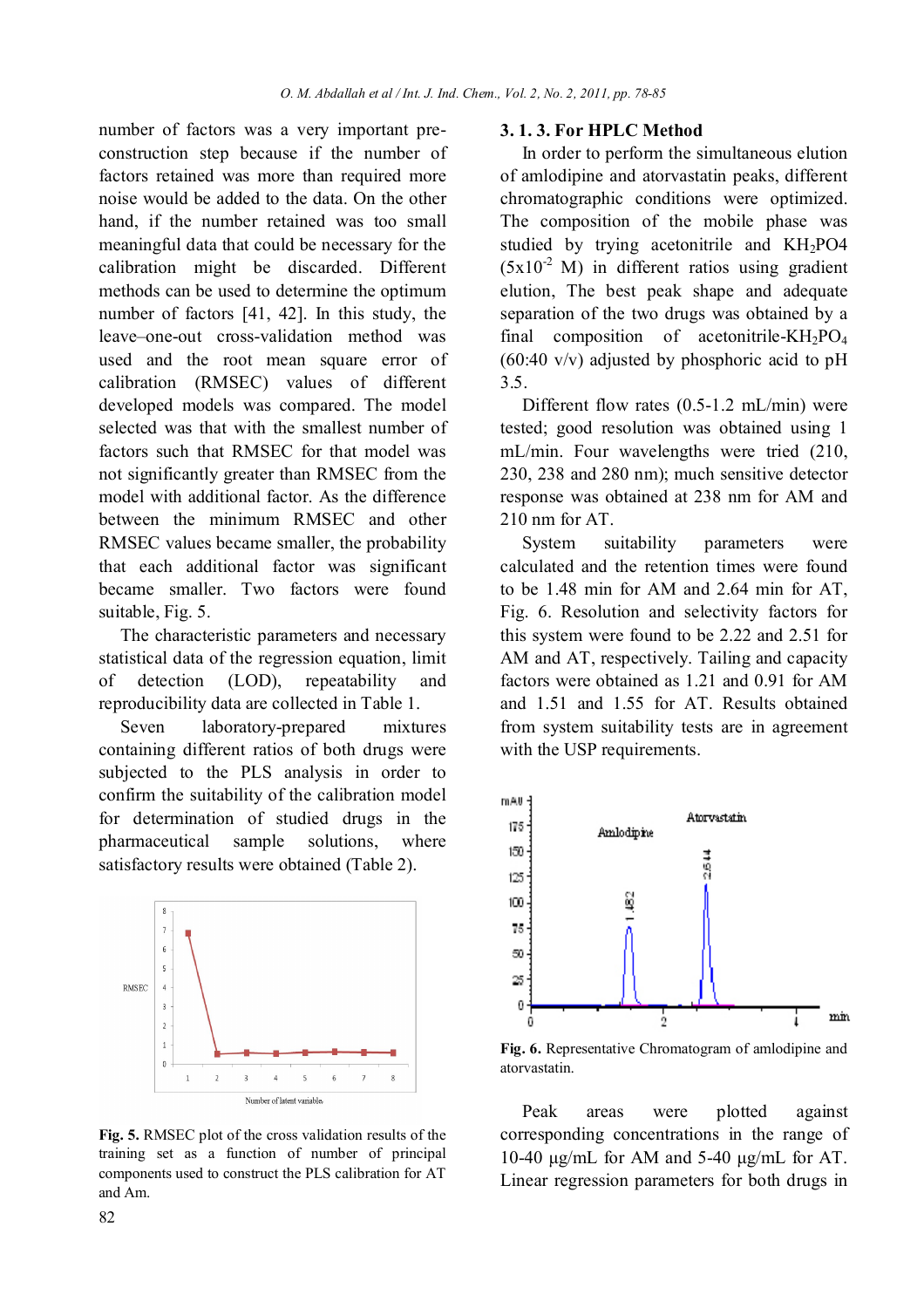addition to LOQ, LOD repeatability and reproducibility data are presented in Table 1.

### **3. 2. Application to Pharmaceutical Dosage form**

The three proposed methods were successfully applied for the simultaneous determination of both drugs in Caduet® tablet without interference of the excipients present and without prior separation. The utility of the three proposed methods was verified by replicate estimations of the pharmaceutical preparation and results obtained are evaluated statistically (Table 2).

|                                | Amlodipine       |               |            |                | Atorvastatin     |               |            |             |
|--------------------------------|------------------|---------------|------------|----------------|------------------|---------------|------------|-------------|
| Parameters                     | D <sub>D</sub> 1 |               | <b>PLS</b> | <b>HPLC</b>    | D <sub>D</sub> 1 |               | <b>PLS</b> | <b>HPLC</b> |
|                                | $\lambda$ 228    | $\lambda$ 245 |            |                | $\lambda$ 284    | $\lambda$ 295 |            |             |
| Linearity range $(\mu g/mL)$   | 10-100           | $10-100$      | $40 - 80$  | 10-40          | 25-30            | 25-30         | $5 - 25$   | 5-40        |
| Slope                          | 0.0156           | $-0.0166$     | 0.9882     | 24.67          | 0.0566           | $-0.0495$     | 1.0124     | 71.00       |
| Intercept                      | 0.035            | 0.0113        | 0.858      | 0.094          | $-0.022$         | 0.0069        | $-0.207$   | 0.040       |
| <b>Correlation Coefficient</b> | 0.9992           | 0.9992        | 0.9990     | 0.9993         | 0.9995           | 0.9999        | 0.9999     | 0.9994      |
| Repeatability (R.S.D %)        | $0.22 -$         | $0.17 -$      | $0.39 -$   | $0.27 -$       | $0.15 -$         | $0.23 -$      | $0.31 -$   | $0.17 -$    |
|                                | 0.65             | 0.55          | 0.64       | 0.71           | 0.36             | 0.35          | 0.36       | 0.28        |
| Reproducibility (R.S.D $\%$ )  | $0.71 -$         | $0.38 -$      | $0.71 -$   | $0.13 -$       | $0.45 -$         | $0.63 -$      | $0.65 -$   | $0.27 -$    |
|                                | 0.93             | 0.89          | 0.76       | 0.54           | 0.66             | 0.89          | 0.89       | 0.69        |
| $LOQ^*(\mu g/mL)$              | 3                | 3             | 15         | 4              | 0.75             | 0.75          | 1.5        | 1.5         |
| $LOD^*(\mu g/mL)$              |                  |               | 5          | $\overline{2}$ | 0.25             | 0.25          | 0.5        | 0.75        |

**Table 1.** Selected Validation Data for the Determination of Amlodipine and Atorvastatin by the Proposed Methods

\* LOD and LOQ were estimated based on practical approaches to the proposed methods. For the DD1 and PLS methods, they were estimated using linear regression method [37], where  $LOD = 3S_a/b$  and  $LOO = Sa/b$ . Where  $S_a$  is the standard deviation of the response and b is the slope of the calibration curve. For HPLC method LOD and LOQ were determined by using the signal-to-noise method [37], a signal-to-noise ratio (S/N) of three is used for estimating LOD and signal-to-noise ratio of ten is used for estimating LOQ.

#### **3. 3. Validity of the Proposed Methods**

In order to demonstrate the validity and applicability of the proposed DD1 method, recovery studies were performed by analyzing laboratory prepared mixtures of AM and AT with different composition ratio. The validity of the method was further assessed by applying the standard addition technique; results are presented in Table 2. A statistical comparison of the results obtained by the proposed methods and the reported HPLC method [6] is shown in Table 2. The values of the calculated t and F are less than the tabulated ones, which reveals that there is no significant difference with respect to accuracy and precision between the proposed and reported method.

#### **4. Conclusions**

The DD1, multivariate calibration technique (PLS) and HPLC methods enable the simultaneous determination of amlodipine and atorvastatin in their binary mixture with good accuracy and precision, either in laboratory prepared samples or in combined dosage form. HPLC method has the advantage of being more sensitive but the spectrophotometric ones are simpler and less expensive but all of the proposed methods are rapid and selective. The good recoveries obtained in all cases as well as the reliable agreement with the reported method proved that, the proposed methods could be applied efficiently for simultaneous determination of amlodipine and atorvastatin with quite satisfactory precision and could be easily used in quality control laboratory for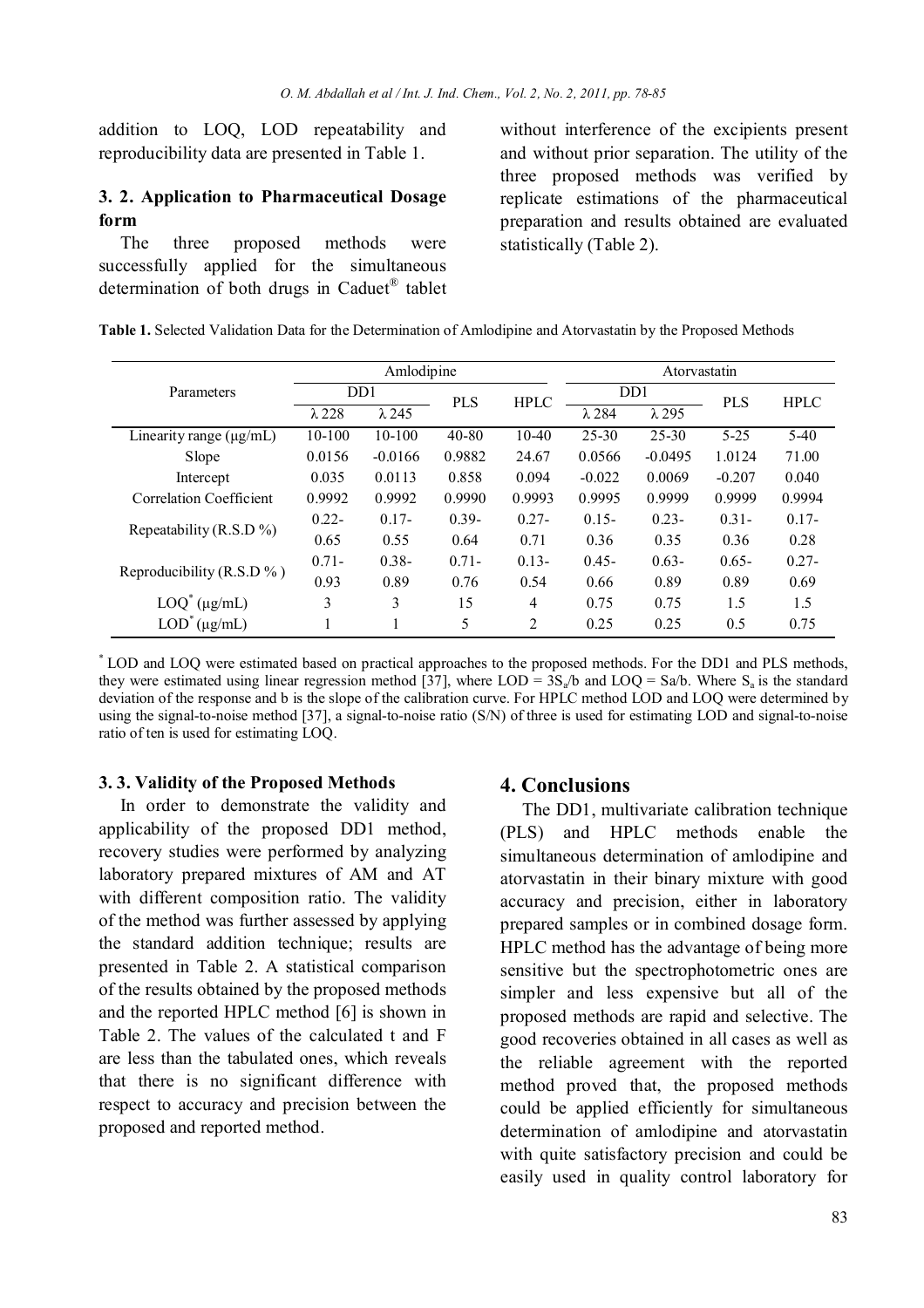their analysis. The proposed HPLC method is very comparable to the reported HPLC one regarding retention times and limit of quantitation of both drugs. In addition to that, the  $C_{18}$  column used in the proposed HPLC

method is more preferred than that used in the reported HPLC method due its availability and lower cost.

**Table 2.** Determination of AM and AT in Authentic, laboratory Prepared Mixtures and Pharmaceutical Dosage Form Using DD1, PLS, HPLC and Reported Method [6].

|                                    |                          |                   | DD1               | <b>PLS</b>        | <b>HPLC</b>       |
|------------------------------------|--------------------------|-------------------|-------------------|-------------------|-------------------|
| Analyzed Solution                  | Reported*                | $\lambda$ 228     | $\lambda$ 245     |                   |                   |
| Authentic AM                       | $100.13 \pm 1.24$        | $99.35 \pm 0.86$  | $99.32 \pm 1.09$  | $100.01 \pm 1.06$ | $99.38 \pm 1.36$  |
| N                                  | 5                        | 3                 | 5.                | 15                | 5                 |
|                                    |                          | $1.02(1.89)$ **   | $1.18(1.83)$ **   | $0.21(1.73)$ **   | $1.04(1.83)$ **   |
| F                                  |                          | $2.07(9.01)$ **   | $1.29(5.05)$ **   | $1.36(4.62)$ **   | $1.20(5.05)$ **   |
|                                    |                          | $\lambda$ 284     | $\lambda$ 295     |                   |                   |
| Authentic AT                       | $100.25 \pm 0.84$        | $99.23 \pm 1.48$  | $99.77 \pm 0.66$  | $100.01 \pm 1.49$ | 99.94±1.18        |
| N                                  | 5                        | 4                 | 6                 | 15                |                   |
|                                    |                          | $1.43(1.86)$ **   | $0.92(1.81)$ **   | $1.09(1.73)$ **   | $0.51(1.83)$ **   |
|                                    |                          | $3.10(5.19)$ **   | $1.61(4.39)$ **   | $3.14(4.62)$ **   | $1.97(4.88)$ **   |
| AM in laboratory prepared mix.     |                          | $99.72 \pm 0.64$  | $99.68 \pm 0.39$  | $98.86 \pm 1.48$  | 99.75 ± 0.98      |
| AT in laboratory prepared mix.     |                          | $99.76 \pm 0.36$  | $100.31 \pm 0.31$ | $98.80 \pm 2.55$  | $99.50 \pm 0.88$  |
| AM in Caduet® tablet               |                          | $99.53 \pm 0.52$  | $99.82 \pm 0.61$  | $99.92 \pm 0.87$  | 99.39±0.34        |
| AT in Caduet® tablet               |                          | $99.73 \pm 0.61$  | $100.12 \pm 0.72$ | $99.80 \pm 0.72$  | $99.61 \pm 0.20$  |
| Standard addition technique for Am | $\overline{\phantom{a}}$ | $100.19 \pm 0.60$ | $99.83 \pm 0.67$  | $99.87 \pm 0.72$  | $100.57 \pm 0.58$ |
| Standard addition technique for AT |                          | $100.21 \pm 0.81$ | $100.12 \pm 0.63$ | 99.88±0.75        | $99.31 \pm 0.15$  |

\* Reported method used is an isocratic reversed-phase stability-indicating HPLC assay for the simultaneous determination of AT and AM in commercial tablets. Separation was achieved on a Perfectsil<sup>®</sup> Target ODS-3, 5  $\mu$ m, 250 mm × 4.6 mm i.d. column using a mobile phase consisting of acetonitrile–0.025 M NaH<sub>2</sub>PO<sub>4</sub> buffer (pH 4.5) (55:45, v/v) at a flow rate of 1 mL/min and UV detection at 237 nm. Retention times were 1.55 min for AM and 3.32 min for AT. The limits of quantitation were 2 μg/mL and 1 μg/mL for AM and AT, respectively.

\*\* Theoretical values at 95% confidence limit

#### **References:**

- [1] D. Murdoch, R. C. Heel, Drugs 41 (1991) 478.
- [2] E. J. Schaefer, B. F. Asztalos, Curr Opin Cardiol 22 (2007) 373.
- [3] T. Pearson, Am J Cardiol 99 (2007) 1706.
- [4] T. Yamada, Am Heart J 153 (2007)1055.
- [5] A. Remuzzi, N. Perico, G. Remuzzi, Drugs of Today 34 (1998) 973.
- [6] A. Mohammadi, N. Rezanour, M. Ansari Dogaheh, F. Ghorbani Bidkorbeh, M. Hashem, R. B. Walker, J Chromatogr, B: Anal Technol Biomed Life Sci 846 (2007) 215.
- [7] G. Bahrami, S. H. Mirzaeei, J Pharm Biomed Anal 36 (2004)163.
- [8] B. Chaudhari, N. M. Patel, J Pharm Research 5 (2006) 141.
- [9] C. Mustafa, Hacettepe University Journal of the Faculty of Pharmacy 28 (2008) 15.
- [10] A. P. Agrekar, S. G. Powar, J Pharm Biomed Anal 21 (2000) 1137.
- [11] B. Chaudhari, N. M. Patel N. M., P. B. Sham, Chem Pharm Bull (Tokyo) 55 (2007) 241.
- [12] S. S. Chitlange, B. Kiran, D. M. Sakarkar, Asian J Research Chem 1 (2008) 15.
- [13] K. K. Pandya, K. K., J Chromatogr Biomed Appl 667 (1995) 315.
- [14] S. N. Meyyanthan, B. Suresh, J Chromatogr Sci 43 (2005) 73.
- [15] Y. Feng, J Chromatogr Sci 40 (2002) 49.
- [16] J. Bhatt, J Biomed Chromatogr 21 (2007) 169.
- [17] M. D. Malesuik, J AOAC Int 89 (2006) 359.
- [18] B. Stanisz, W. Rafa, Chem Anal (Warsaw, Pol) 53 (2008) 417.
- [19] J. Nagara, K. Vipul, M. Rajshree, Anal Sci 23 (2007) 445.
- [20] S. S. Sonawane, Eurasian J Anal Chem 1 (2006) 31.
- [21] N. Erk, Anal Lett 36 (2003) 2699.
- [22] D. Skorda, C. G. Kontoyannis, Talanta 74 (2008) 1066.
- [23] U. Seshachalam, C. B. Kothapally, C. B., J Liq Chromatogr Relat Technol 31 (2008) 714.
- [24] T. G. Altuntas, N. Erk, J Liq Chromatogr Relat Technol 27 (2004) 83.
- [25] S. Erturk, J Pharm Biomed Anal 33 (2003) 1017.